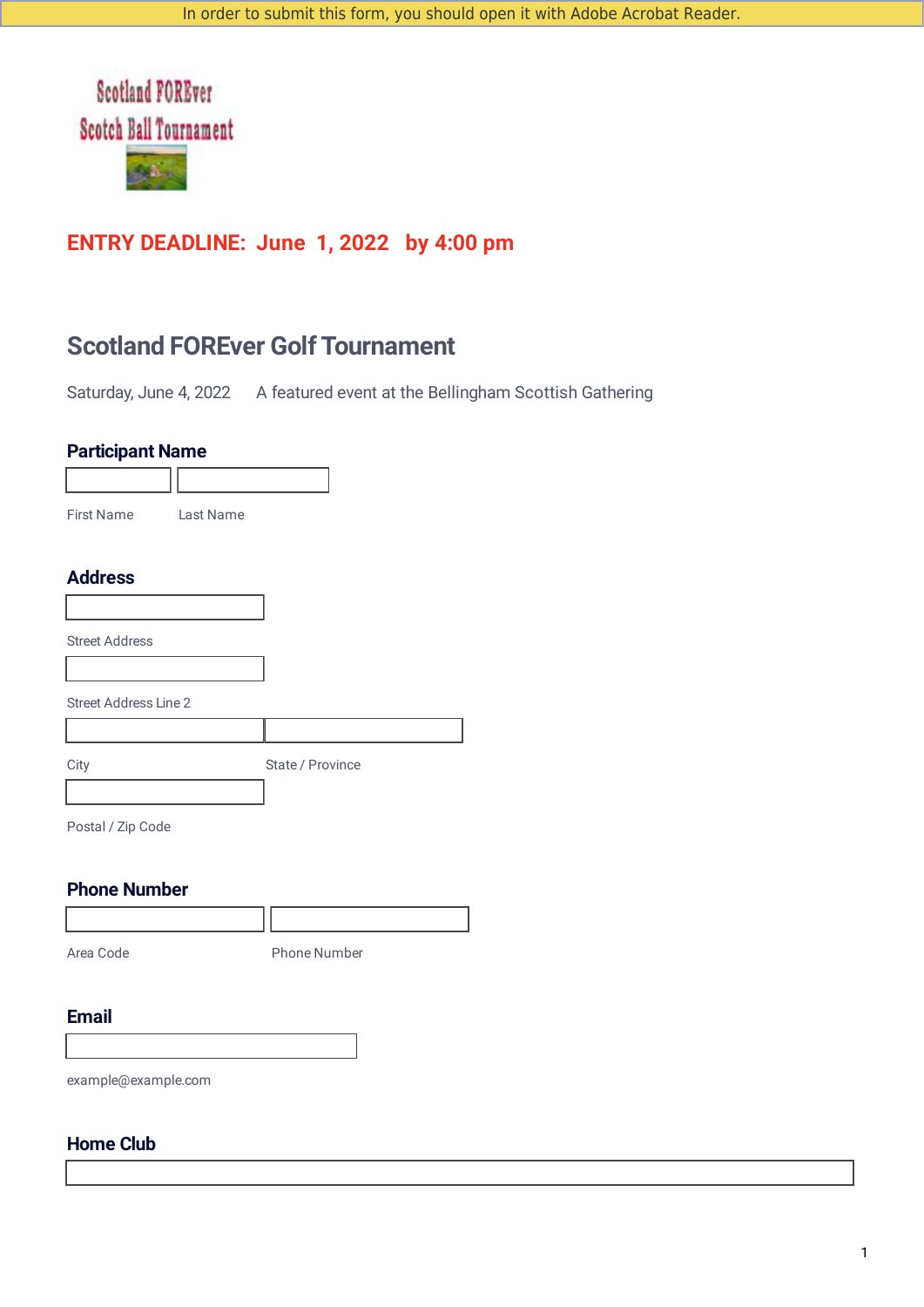## **Registration Fee Calculation:**

#### **RELEASE & HOLD HARMLESS AGREEMENT**

I hereby represent that I wish to participate in the Scotland FOREver Golf Tournament on June 4, 2022 sponsored by the Scottish Dance Society (SDS). I recognize that any activity may involve certain dangers, including but not limited to the hazards of the forces of nature, and the actions of other participants and other persons unaffiliated with SDS. I understand that these hazards produce a risk of physical harm or death, as well as a risk of loss or damage to my personal property. I further understand and agree that SDS would not be able to sponsor such Events without some form of agreement providing protection for SDS and its officers, directors, paid staff and volunteer workers.

In consideration of, and as part payment for my privilege to participate in the Scotland FOREver Golf Tournament, I hereby release North Bellingham Golf Course and SDS and its officers, directors and volunteer workers from any and all liability, claims and/or causes of action arising out of, or in any way connected with my participation in any and all of the activities of the Event. I personally assume all risks in connection with these activities, and further agree to hold North Bellingham Golf course and SDS and its officers, directors, paid staff and volunteer workers harmless from and against any and all liability, claims and/or causes of action which I may have arising from my participation in any and all of the activities of the Event, including but not limited to those involving negligence on the part of such officers, directors, paid staff or volunteer workers, which result in personal injury or death to myself and/or loss or damage to my personal property. The terms of this agreement shall bind myself and my heirs, assigns, and personal representatives.

I agree to allow Scottish Dance Society to photograph or record my activities, or those of the participants for whom this application is being submitted at the Event(s) for promotional purposes.

If submitting credit card information for payment of registration fees, my signature here also authorizes SDS to process a charge against my account in the amount indicated in the "Total Fees" field on this page. I have fully informed myself of the contents of this release and hold harmless agreement by reading it before I have signed it.

**Total Entry Fee: \$125.00 per Player (includes 18 holes, golf cart, prizes, Bellingham Scottish Gathering admission and vouchers for food vendors)**

(\$125.00)